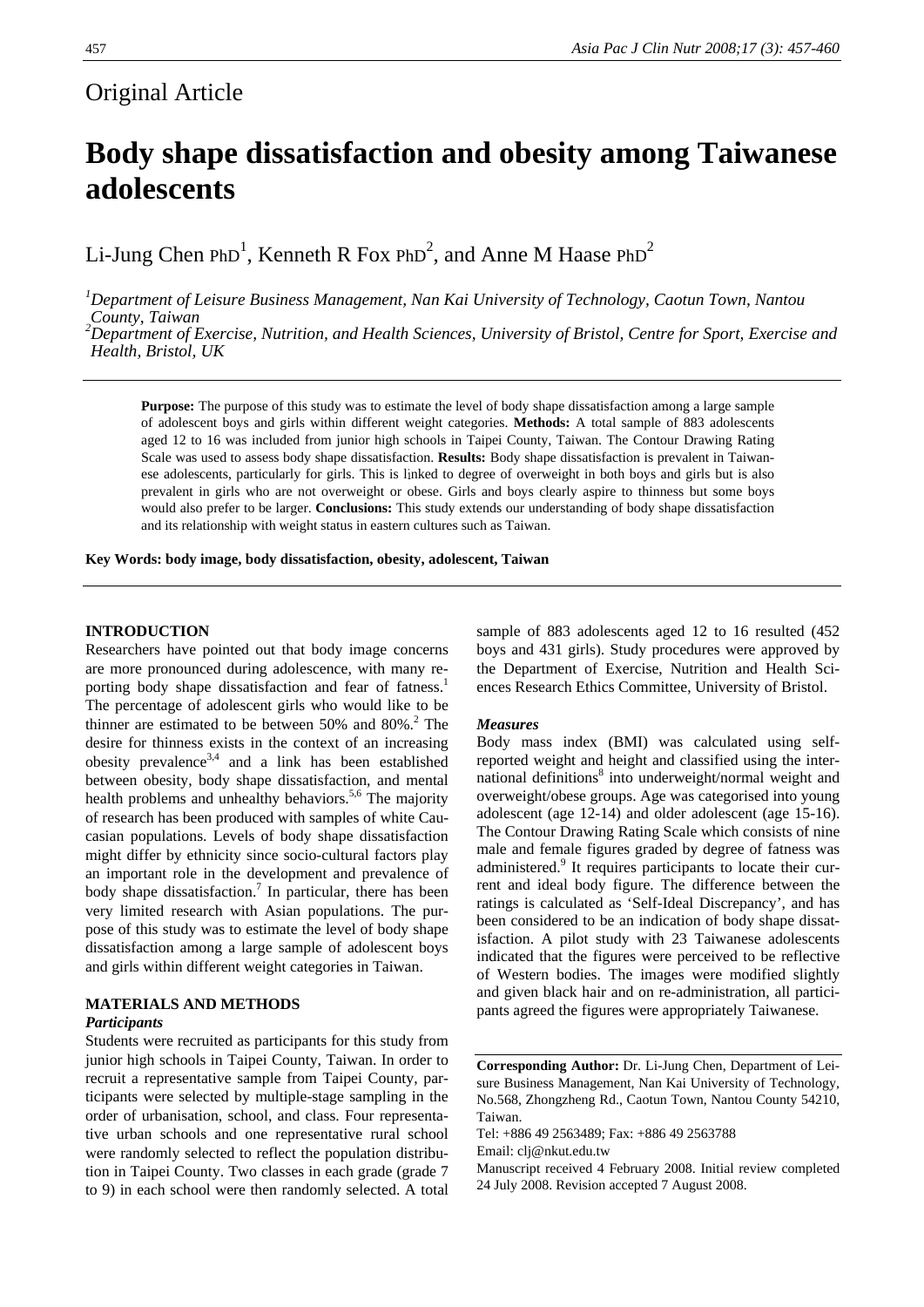|                                                     | Gender      |       | <b>Boys</b> |             | Girls       |             |
|-----------------------------------------------------|-------------|-------|-------------|-------------|-------------|-------------|
| Measure                                             | <b>Boys</b> | Girls | Normal/     | Overweight/ | Normal/     | Overweight/ |
|                                                     |             |       | underweight | obese       | underweight | obese       |
| Self-Ideal discrepancy                              |             |       |             |             |             |             |
| Want to be thinner <sup><math>\uparrow</math></sup> | 49.7%       | 73.7% | 26.9%       | 92.8%       | 68.2%       | 100%        |
| Satisfied <sup><math>\ddagger</math></sup>          | 17.7%       | 16.3% | 23.8%       | 6.5%        | 19.7%       | 0%          |
| Want to be bigger <sup>§</sup>                      | 32.6%       | 10.1% | 49.3%       | $0.7\%$     | 12.1%       | 0%          |

**Table 1.** Differences in Self-Ideal discrepancy by gender, weight status, and age group

<sup>†</sup>: Self rating > Ideal rating; <sup>‡</sup>: Self rating = Ideal rating; <sup>\$</sup>: Self rating < Ideal rating;

|  |  | Table 2. Results of ANOVA in body dissatisfaction by gender, weight status and age group |  |  |
|--|--|------------------------------------------------------------------------------------------|--|--|
|  |  |                                                                                          |  |  |

|                                                  |                    | N   | Body dissatisfaction <sup>1</sup> |           |
|--------------------------------------------------|--------------------|-----|-----------------------------------|-----------|
|                                                  |                    |     | Mean $(SD)$                       | F (sig)   |
| Gender                                           |                    |     |                                   | $62.0***$ |
|                                                  | <b>Boys</b>        | 443 | 1.4(1.24)                         |           |
|                                                  | Girls              | 423 | 1.6(0.98)                         |           |
| Weight status                                    |                    |     |                                   | $144***$  |
|                                                  | Overweight/obese   | 221 | 2.2(1.14)                         |           |
|                                                  | Normal/underweight | 645 | 1.2(1.01)                         |           |
| Age group                                        |                    |     |                                   | $17.5***$ |
|                                                  | Age 12-14          | 688 | 1.4(1.07)                         |           |
|                                                  | Age 15-16          | 178 | 1.7(1.29)                         |           |
| Gender $\times$ Weight status                    |                    |     |                                   | $26.4***$ |
| Gender $\times$ age group                        |                    |     |                                   | 9.88**    |
| Weight status $\times$ age group                 |                    |     |                                   | $5.05*$   |
| Gender $\times$ Weight status $\times$ age group |                    |     |                                   | 1.75      |

† Absolute value of self and ideal ratings

\* *p*<.05; \*\* *p*<.01; \*\*\**p*<.001

Then, forty-three students aged 12 to 13 in one class (grade 7) were recruited to take part in the test-retest survey over a two-week period, of which 33 participants completed at both time points. The results revealed good test-retest reliability (intraclass correlation: 0.75 in boys and 0.91 in girls). The validity of the figures was assessed by examining the correspondence between an individual's BMI and current self-rating. This study showed a strong association between the current figure and BMI (Pearson correlation: 0.79 in boys and 0.76 in girls, respectively).

#### **RESULTS**

#### *Prevalence of obesity*

A total of 25.2% of boys and 13.2% of girls were overweight and 9.5% of boys and 2.8% of girls were obese. Significantly more boys than girls were overweight or obese. Young adolescents showed a higher prevalence of overweight and obesity, but the difference was not statistically significant.

#### *Prevalence of body shape dissatisfaction*

Almost half of boys and 73.7% of girls expressed a desire to be thinner. Less than 20% of boys and girls reported body satisfaction, circling the same figure for self-rated image and ideal image. Around 93% of overweight/obese boys and all overweight/obese girls would like to be thinner. Significantly, the majority of normal/underweight girls (68.2%) also desired to be thinner. With normal/ underweight boys, 26.9% wanted to be thinner, while 49.3% wanted to be larger (Table 1).

Three-way ANOVAs were used to examine the differences and interactions among these weight-related selfperceptions by gender, weight status, and age group. Boys reported a significantly larger shape for self-rating, desired a larger shape, and showed lower body shape dissatisfaction than girls. On average, boys and girls wanted to be 0.4 and 1.4 body sizes smaller respectively than their current perceived image. The overweight/obese individuals reported significantly larger self-rated shape, larger ideal-rated shape, and greater body shape dissatisfaction than the normal/underweight group. The older adoles-



**Figure 1.** Interaction for body dissatisfaction between gender and weight status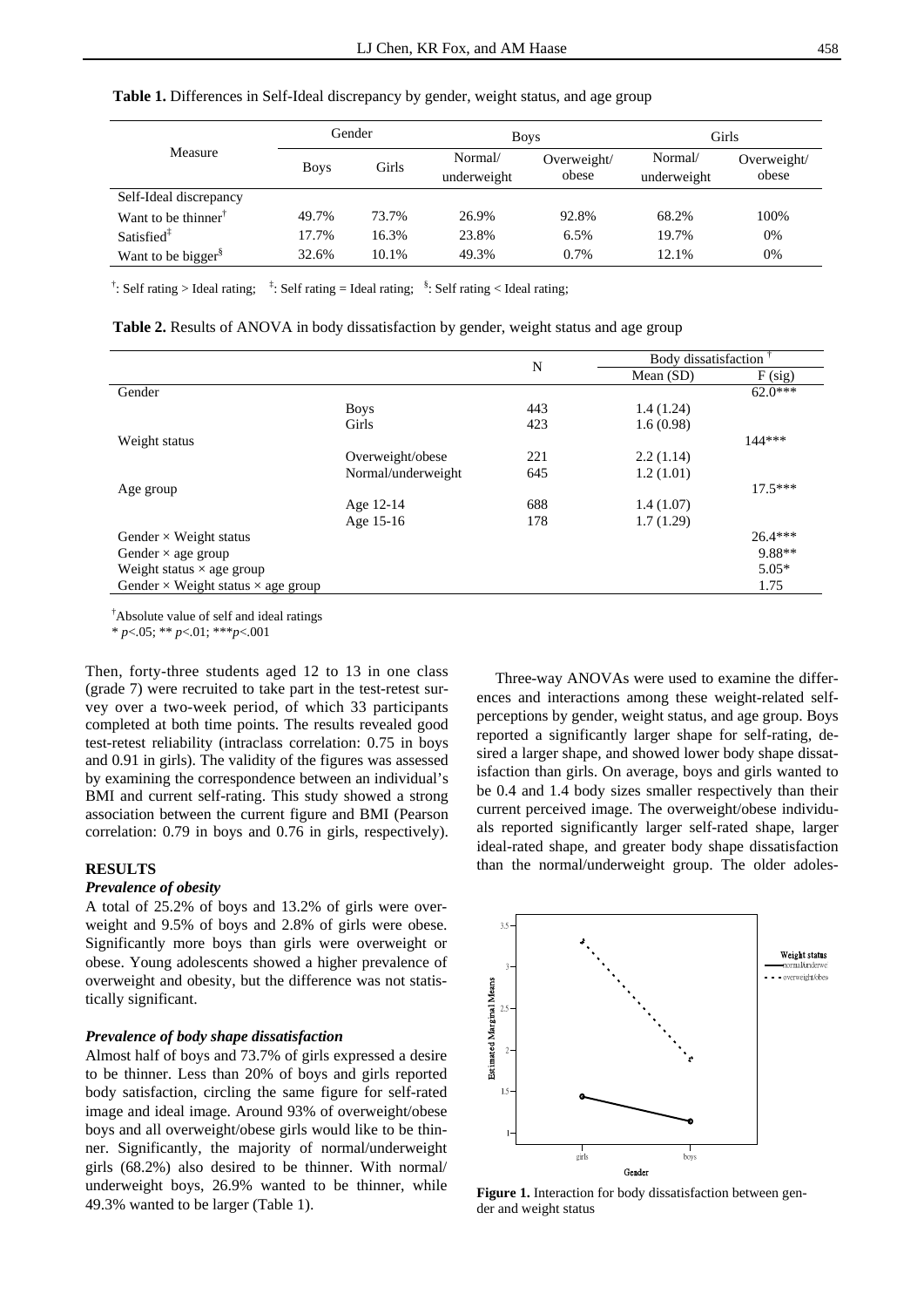

**Figure 2.** Interaction for body dissatisfaction between gender and age group



**Figure 3.** Interaction for body dissatisfaction between age group and weight status

cents reported a larger self-rated shape and higher body shape dissatisfaction than the young group, whereas no significant difference was found in the ideal rating between age groups.

Significant interactions were found in body shape dissatisfaction between groups (Table 2). Linear models to compare the interaction differences were carried out.<sup>10</sup> The overweight/obese individuals were more dissatisfied with their bodies than the normal/ underweight group with greater differences in girls (*p*<.001) (Figure 1). Also, the older adolescents reported higher body shape dissatisfaction than the young group with greater differences in girls (*p*=.021) (Figure 2). These findings might be explained by the higher prevalence of body shape dissatisfaction in girls when compared to boys. Additionally, the overweight/obese group had a higher prevalence of body shape dissatisfaction than the normal/underweight group with greater differences in older adolescents. However, the result was not significant (*p*=.259) (Figure 3). Failure to reach significance might be due to lack of power as numbers of older adolescents who were overweight/obese were reduced to 38.

#### **DISCUSSION**

A high proportion of Taiwanese adolescents want to be thinner and gender differences in body shape dissatisfaction are apparent. This is consistent with the relatively higher levels of body shape dissatisfaction among girls found in both Eastern and Western studies.<sup>11, 12</sup> Although obesity prevalence is quite low among Taiwanese girls in this study, the pressures to be thin still seem to be profound.

The overweight/obese adolescents exhibited greater body shape dissatisfaction than the normal/underweight individuals. However, even among those normal/underweight adolescents, less than one quarter of them did not indicate body shape dissatisfaction. The majority of the normal/underweight girls still wanted to be thinner, suggesting the desire for thinness is widespread for girls regardless of actual weight status. The obesity effect may be additive with the cultural influence of the submissive frail female. The situation with boys, on the other hand, was more complex with some wanting to be thinner and others larger.<sup>13</sup> Being too large is probably undesirable for boys when it is associated with fatness, but being larger may also be associated with muscularity or prowess. These findings suggest that the influences of socio-cultural ideals play a specific but different role for each gender.

Although we attempted to provide a representative sample, this is limited to one district region (Taipei County) and generalization to young people from the remainder of Taiwan or beyond should be undertaken with caution.

#### **CONCLUSION**

Body shape dissatisfaction is prevalent in Taiwanese adolescents, particularly girls. This is linked to the degree of overweight in both boys and girls but is also prevalent in girls who are not overweight or obese. Girls and boys clearly aspire to thinness but some boys would also prefer to be larger, probably because it is perceived to be associated with muscularity and prowess. This study extends our understanding of body shape dissatisfaction and its relationship with weight status in eastern cultures such as Taiwan.

#### **AUTHOR DISCLOSURES**

Li-Jung Chen, Kenneth R Fox and Anne M Haase, no conflicts of interest.

#### **REFERENCES**

- 1. Striegel-Moore RH, Franko DL. Body image Issues among girls and women. In: Cash TF, Pruzinsky T, eds. Body image: a handbook of theory, research, and clinical practice. New York: The Guilford Press 2002:183-191.
- 2. Levine MP, Smolak L. Body image development in adolescence. In: Cash TF, Pruzinsky T, eds. Body image: a handbook of theory, research, and clinical practice. New York: The Guilford Press 2002:74-82.
- 3. Chen L-J, Fox KR, Haase AM, Wang J-M. Obesity, fitness and health in Taiwanese children and adolescents. Eur J Clin Nutr. 2006; 60(12):1367-1375.
- 4. Lobstein T, Baur L, Uauy R. Obesity in children and young people: a crisis in public health. Obes Rev. 2004;5(Suppl: 1):4-85.